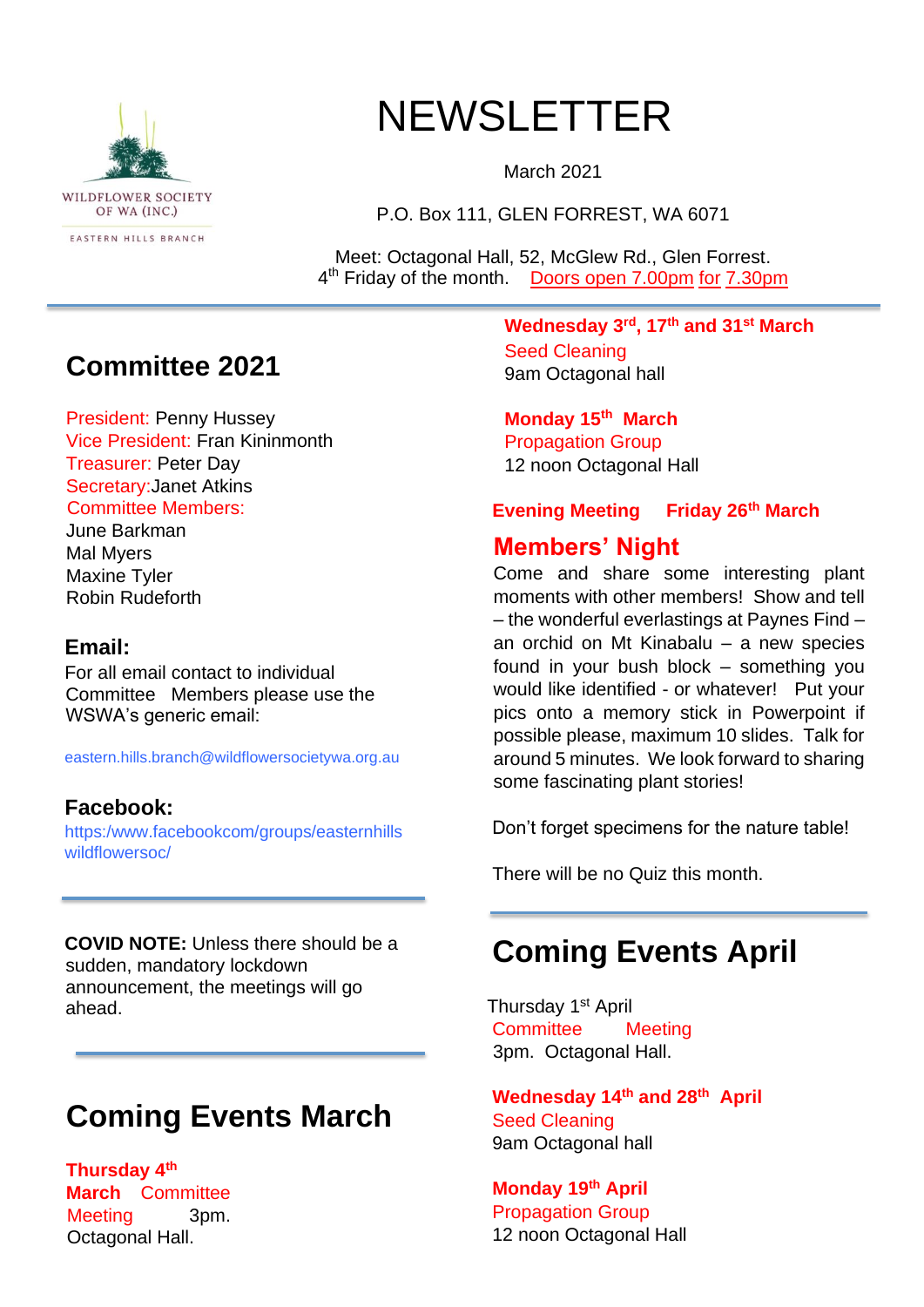### **Evening Meeting**

Friday 23rd April Shelley James

**"From Red Box and Beyond – Western Australian Herbarium collections and their use in biodiversity science"**  Herbariums contain centuries of botanical specimens gathered from around the globe. Changes in research and technology make the information contained in these specimens even more important in documenting the impacts of global change.

In this presentation, she will describe how the Western Australian Herbarium fits within the global network of herbarium collections, why continued advocacy for high research quality botanical collecting and preservation of collections is needed, and how current efforts to efficiently digitize and provide online access of our herbarium collections is increasingly important and valuable for the documentation and discovery of the flora of Western Australia and to global biodiversity research.

Dr Shelley James is the Collections Manager of the Western Australian Herbarium, Department of Biodiversity, Conservation and Attractions. She has been a botanical research scientist for more than two decades, and her research has taken her to the far reaches of the globe to see and explore some of the world's most fascinating ecosystems, including Hawaii, Papua New Guinea, Solomon Islands, and now Western Australia. Shelley earned a Doctor of Philosophy (Botany) in 1999 from the University of Western Australia. Upon completing her PhD, Shelley was appointed as a Postdoctoral Research Fellow in the Department of Botany, University of Hawaii. She subsequently worked in the Herbarium Pacificum and the Pacific Centre for Molecular Biodiversity at the Bishop Museum in Honolulu, Hawaii for 14 years, and later as the iDigBio Data Management Coordinator with the Florida Museum of Natural History.

Her most recent work focuses on the expansion and improvement of herbarium collections and biodiversity data, to better our conservation efforts in Western Australia, Australia and around the world. She collaborates nationally and internationally with collections, research, cyberinfrastructure, and education communities.

# **REPORT**

**Bush Tucker Plants** Evening meeting, Friday 26<sup>th</sup> February

Natasha Bowden, the Education and Promotions manager at SERCUL,

Beckenham, started off by describing the major aim of the programme under which she works, which is to limit the amount of Phosphorus reaching the water system, both surface and underground. One way to to this is to encourage people to plant native species in their gardens, as these require less phosphorus fertiliser than introduced species.

She then discussed how the Wadjuk people, who lived around the Perth Metropolitan area. utilized their plant resources. She described the annual summer migration down the rivers to the coast, then back east across the Darling Range to the Avon Wheatbelt and then, as winter ended, back down to the coast again.

In each of the six Noongar seasons, she chose three plants that would have been used t that time, and also mentioned fauna used as food. This talk was packed full of information and kept the audience enthralled.



For example, Coastal Pigface, *Carpobrotus virescens*, produces seeds in a white pulp which can be eaten fresh or dried. The juice